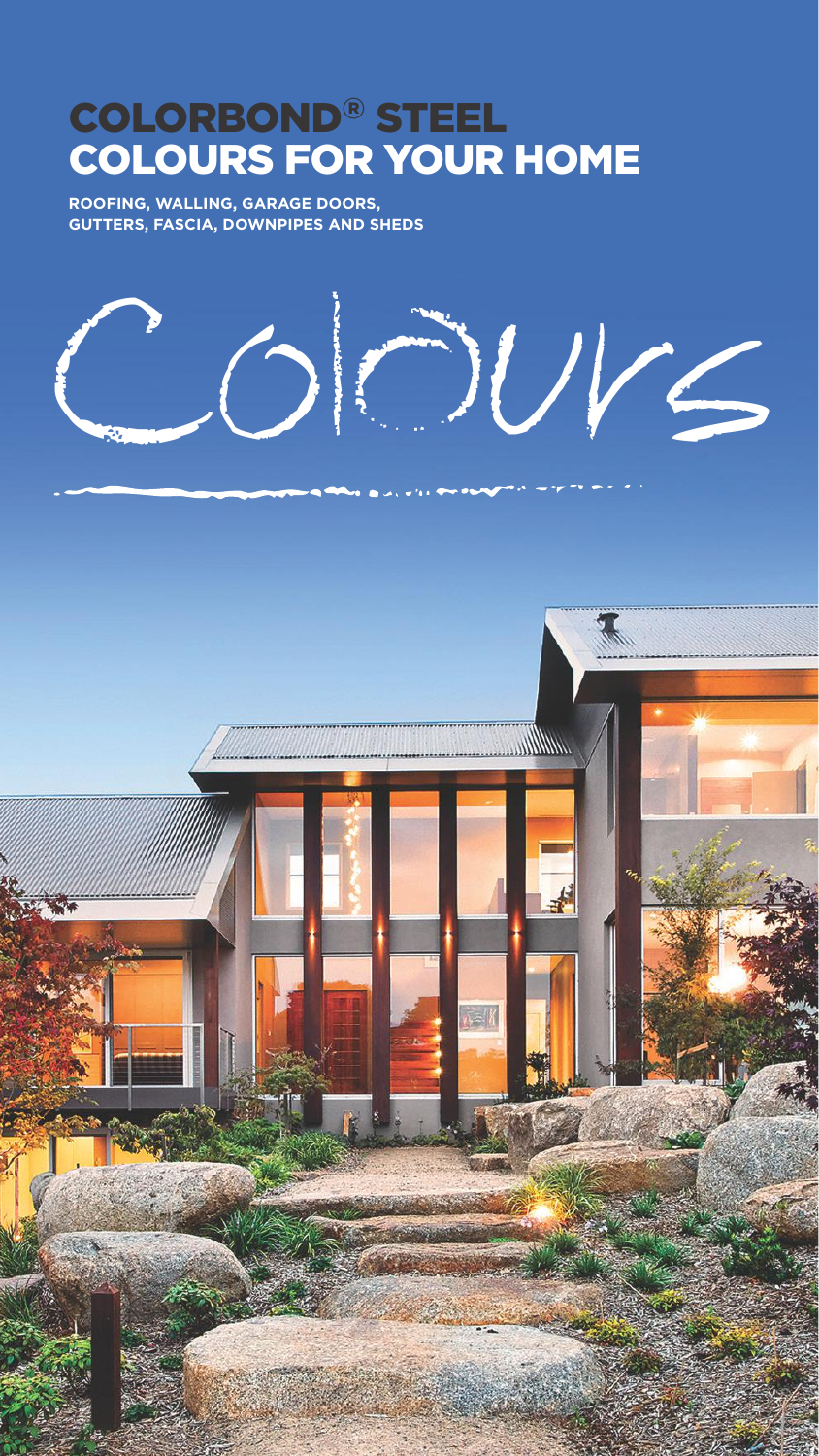



**THE COLORBOND® STEEL RANGE OF DESIGNER COLOURS OFFERS A CLASSIC AND CONTEMPORARY PALETTE TO ENHANCE THE BEAUTY OF EVERY HOME STYLE.** Where better to look for inspiration than in Australia's own magnificent backyard. From our mountains to the outback, from creek beds to beaches, COLORBOND® steel captures the light and energy that makes Australia's colours so unique. You'll find 22 colour choices to create the ideal look and feel for your home.

ROOF COLOUR: IRONSTONE®

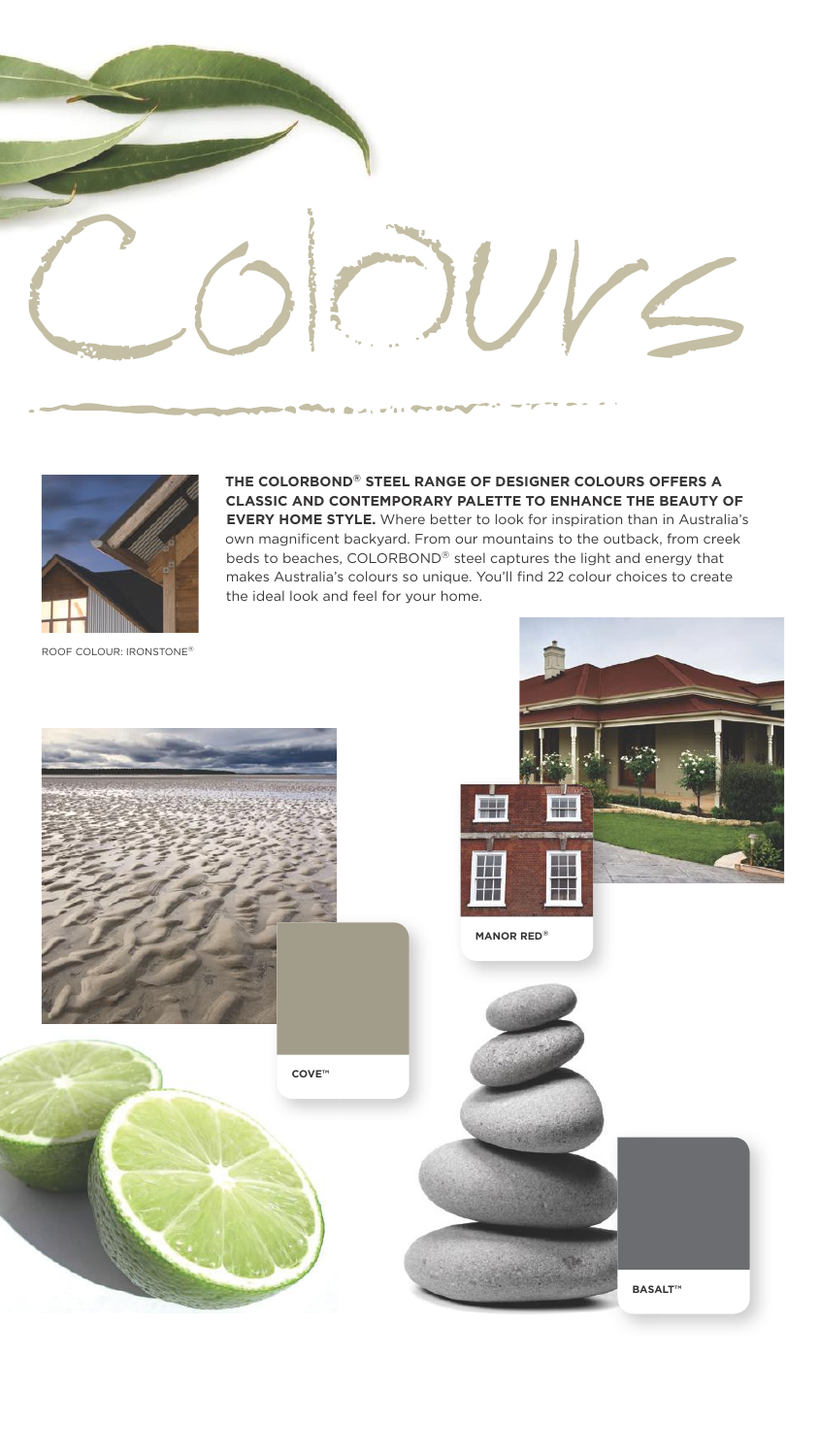Your roof is protecting your most precious investments, your home and your family. You can be confident knowing COLORBOND® steel is versatile, lightweight, durable, and capable of meeting the changing needs of your lifestyle.

Whether you live close to the coast or you're choosing a colour with energyefficiency in mind, COLORBOND® steel can meet the needs that your home demands. Simply visit colorbond.com/create to determine the most suitable COLORBOND® steel choices for your home.

### Colorbond

| <b>LEGEND</b><br>Also available in COLORBOND® Ultra steel for coastal<br>and industrial environments. All other colours are available<br>in COLORBOND® Ultra steel on request, please speak<br>with your supplier.<br>Also available in COLORBOND® Stainless steel for<br>severe coastal and industrial environments. Please speak<br>to your supplier for more information regarding availability.<br>For further details on the legend, please refer to the back page. |                                                  | <b>CONTEMPORARY</b><br>colour range <sup>1</sup> |                                                           |                                                 |
|--------------------------------------------------------------------------------------------------------------------------------------------------------------------------------------------------------------------------------------------------------------------------------------------------------------------------------------------------------------------------------------------------------------------------------------------------------------------------|--------------------------------------------------|--------------------------------------------------|-----------------------------------------------------------|-------------------------------------------------|
| <b>CLASSIC</b><br>colour range <sup>1</sup>                                                                                                                                                                                                                                                                                                                                                                                                                              |                                                  |                                                  | <b>SURFMIST<sup>®</sup> OO</b><br>$SA = 0.32$ . $BCA = L$ | <b>EVENING HAZE®</b><br>$SA = 0.43$ . $BCA = M$ |
|                                                                                                                                                                                                                                                                                                                                                                                                                                                                          |                                                  |                                                  |                                                           |                                                 |
| <b>CLASSIC CREAM™</b><br>$SA = 0.32$ . BCA = L                                                                                                                                                                                                                                                                                                                                                                                                                           | <b>PAPERBARK®</b><br>$SA = 0.42$ . $BCA = M$     | <b>SHALE GREY™</b><br>$SA = 0.43$ . $BCA = M$    | <b>DUNE®</b> 00<br>$SA = 0.47$ . BCA = M                  | COVE™<br>$SA = 0.54$ . $BCA = M$                |
|                                                                                                                                                                                                                                                                                                                                                                                                                                                                          |                                                  |                                                  |                                                           |                                                 |
| PALE EUCALYPT <sup>®</sup><br>$SA = 0.60$ . $BCA = M$                                                                                                                                                                                                                                                                                                                                                                                                                    | WOODLAND GREY® 0<br>$SA = 0.71$ . $BCA = D$      | WINDSPRAY® 00<br>$SA = 0.58$ . $BCA = M$         | GULLY™<br>$SA = 0.63$ . $BCA = D$                         | <b>MANGROVE™</b><br>$SA = 0.64$ . BCA = D       |
|                                                                                                                                                                                                                                                                                                                                                                                                                                                                          |                                                  |                                                  |                                                           |                                                 |
| DEEP OCEAN <sup>®</sup> <sup>®</sup><br>$SA = 0.75$ . $BCA = D$                                                                                                                                                                                                                                                                                                                                                                                                          | <b>COTTAGE GREEN®</b><br>$SA = 0.75$ . $BCA = D$ | <b>WALLABY™ ©</b><br>$SA = 0.64$ , $BCA = D$     | <b>JASPER®</b><br>$SA = 0.68$ . $BCA = D$                 | <b>BASALT™</b><br>$SA = 0.69$ . $BCA = D$       |
| <b>MANOR RED®</b>                                                                                                                                                                                                                                                                                                                                                                                                                                                        | <b>NIGHT SKY®</b>                                | <b>IRONSTONE®</b>                                | <b>TERRAIN®</b>                                           | <b>MONUMENT®</b>                                |
| $SA = 0.69$ . $BCA = D$                                                                                                                                                                                                                                                                                                                                                                                                                                                  | $SA = 0.96$ . $BCA = D$                          | $SA = 0.74$ . $BCA = D$                          | $SA = 0.69$ . $BCA = D$                                   | $SA = 0.73$ . $BCA = D$                         |